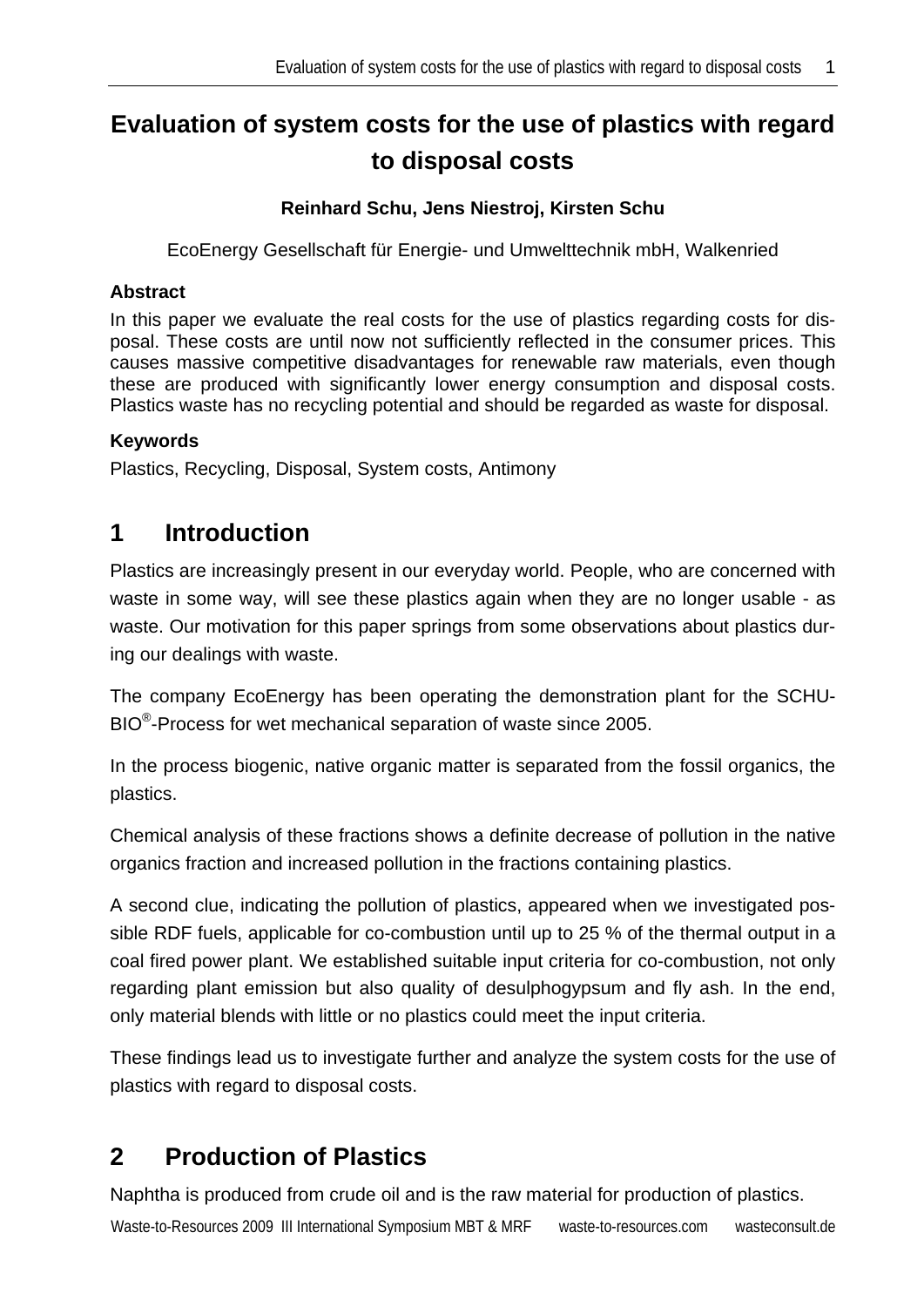Until the Fifties nahptha was used directly as fuel. The development of higher compression for combustion engines lead to the need for more knock-proof fuel with higher octane number. Naphtha became a by-product from crude oil distillation.



*Figure 1: Distillation of crude oil and plastics production* 

Modern refineries produce about 9 % Naphtha from crude oil. When the production is aimed more at benzine and diesel instead of heavy fuel oil, naphtha yield is at about 12 %.

In Germany crude oil consumption is at about 120 million t per year and 20 million t plastics are produced. Additionally needed naphtha is imported via product pipeline from Rotterdam. The precursors for plastics, especially ethane, are produced from naphtha using a steamcracker (see figure 2).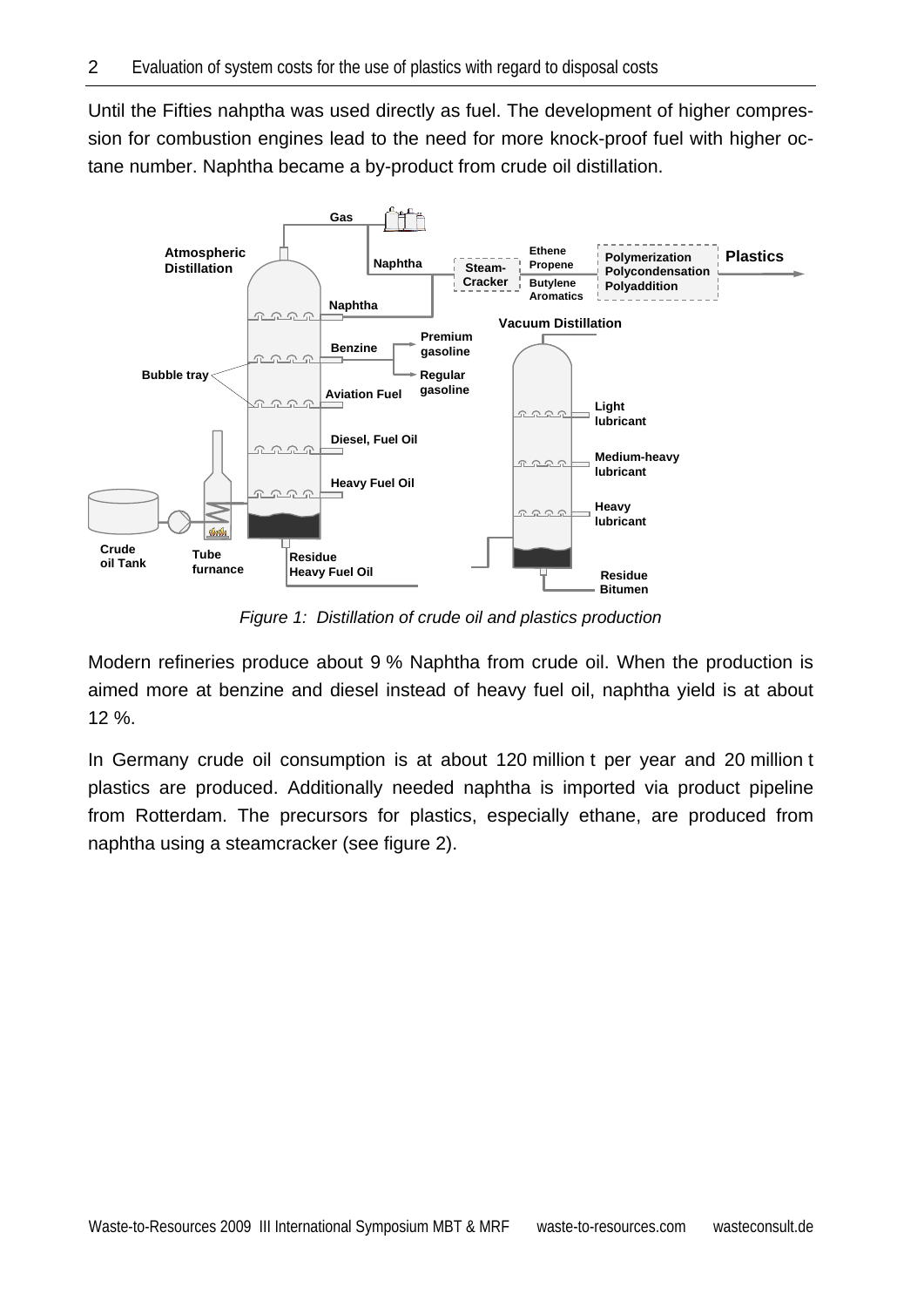

*Figure 2: Products from Naphtha-steamcracker* 

Percentage distribution of the produced fractions depends on the crude oil properties. The precursors for plastics production are therefore not produced on demand from the consumer market for plastics but according to crude oil quality and to the technical conditions of the refinery.

Consequently refineries can only run when the produced naphtha is processed to plastics. Recently, in March 2009, the steamcracker of BASF in Ludwigshafen, Germany, was shut down because of the drop in demand for plastics.

Crude oil tanks in the USA are full, but the stored gasoline is decreasing because of the decreased demand for plastics. Demand for plastics dropped by 20 % to 70 %, depending on the sort. Logistics of the by-products are crucial for operating a refinery since these, like f. ex. naphtha, are generated in a substantial amount. For example, benzene storage capacity can not be increased easily, because it is a hazardous substance. If there is not enough demand for benzene, the refinery has to shut down. Therefore, production of polystyrene from benzene can not be stopped. To secure the demand for the produced plastics, the price can be adapted until they are cheaper than the corresponding natural material.

Waste-to-Resources 2009 III International Symposium MBT & MRF waste-to-resources.com wasteconsult.de Another example is PVC, already much discussed in waste industry. PVC contains 57 % chlorine and is produced from chlorine gas and hydrochloric acid. Formerly there was a surplus of chlorine gas from sodium electrolysis in the chemical industry because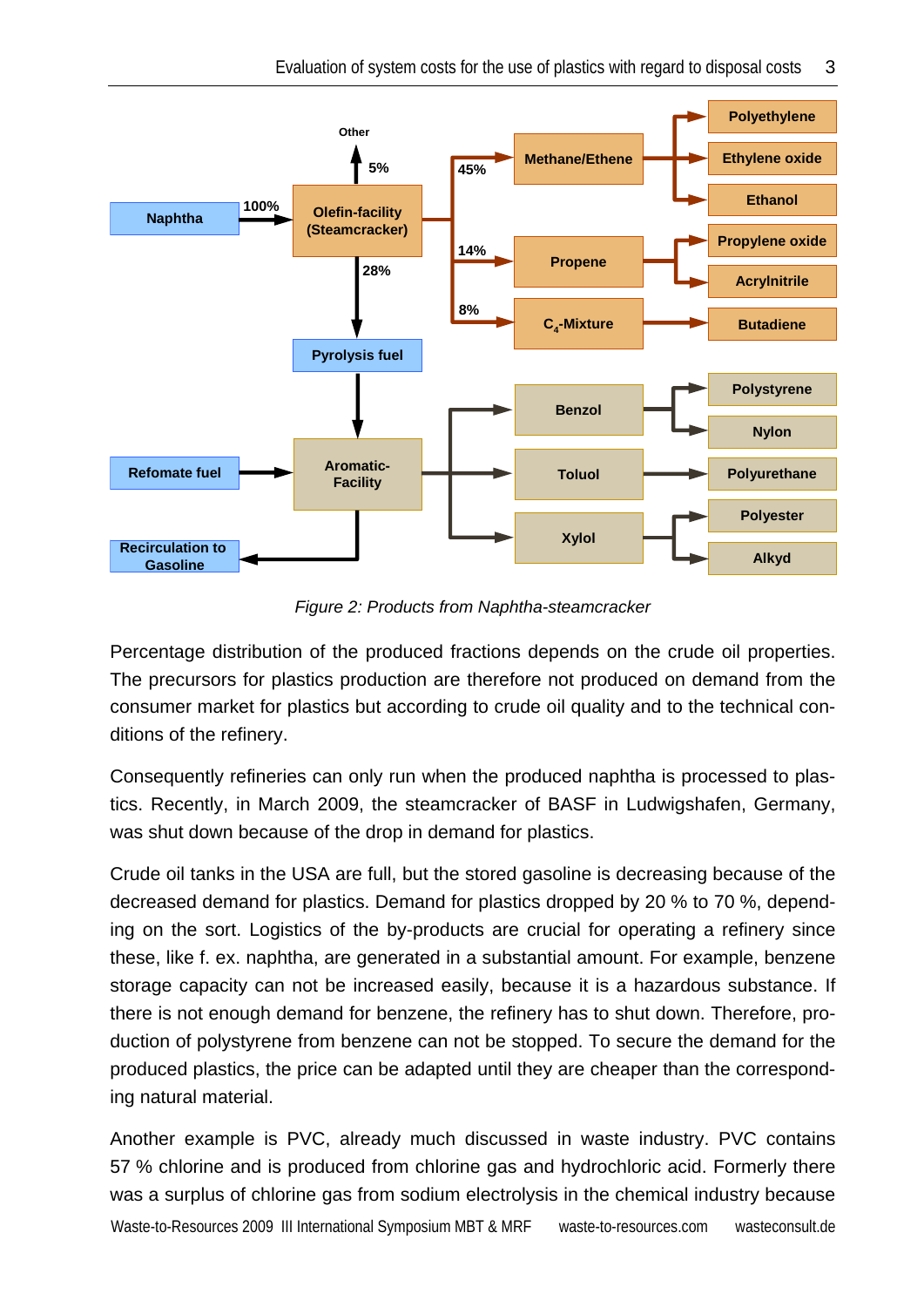sodium hydroxide was needed for production processes. PVC production consumed chlorine gas as well as naphtha and provided a way out of a disposal problem. Today, the situation is reversed because of the increased demand and acceptance of PVC.

## **3 Costs of raw plastics production**

Many refineries are still burning off naphtha. For production of plastics precursors, naphtha is split via steamcracker into different short-chain hydrocarbons.

Naphtha is difficult to combust, because it is a very heterogeneous material. Gas turbines for naphtha need external combustion chambers and have to be equipped with explosion protection. In addition, they have a short lifetime and need to be replaced after 3 to 5 years. Naphtha is easily inflammable and transportation is a logistic challenge. Consequently, plastics production plants are often installed near a refinery.

| <b>Fuel</b>                    | <b>Procurement Costs</b><br>(customary units) | <b>Energy content</b> | <b>Energy-based</b><br><b>Procurement</b><br><b>Costs</b> |
|--------------------------------|-----------------------------------------------|-----------------------|-----------------------------------------------------------|
| Naphtha                        | 332,00 €/t                                    | 43,50 MJ/kg           | 27,48 €/MWh                                               |
| Crude Oil                      | 49,60 US\$/bbl                                | 42,80 MJ/kg           | 22,26 €/MWh                                               |
| Heavy Fuel Oil Power plant     | 167,00 €/t CE                                 | 41,80 MJ/kg           | 20,50 €/MWh                                               |
| <b>Light Fuel Oil Industry</b> | 303,00 €/t CE                                 | 41,80 MJ/kg           | 37,20 €/MWh                                               |
| <b>Natural Gas Industry</b>    | 22,33 €/MWh                                   |                       | 22,33 €/MWh                                               |
| <b>Natural Gas Power Plant</b> | 21,84 €/MWh                                   |                       | 21,84 €/MWh                                               |
| Anthracite                     | 112,50 €/t                                    | 29,32 MJ/kg           | 13,81 €/MWh                                               |
| <b>Pulverized Lignite</b>      | 112,00 €/t CE                                 | 21,00 MJ/kg           | 13,75 €/MWh                                               |
| Waste Wood                     | $-1,00 \in H$                                 | 15,00 MJ/kg           | $-0,24 \in MWh$                                           |
| Wood, dry, finlely chopped     | 30,00 €/fm                                    | 15,00 MJ/kg           | 11,08 €/MWh                                               |
| Straw, dry                     | 60,00 €/t                                     | 17,00 MJ/kg           | 14,95 €/MWh                                               |
| Grain, whole Plant             | 90,00 €/t                                     | 17,00 MJ/kg           | 22,42 €/MWh                                               |
| Grain                          | 120,00 €/t                                    | 17,00 MJ/kg           | 29,90 €/MWh                                               |
| Vegetable Oil                  | 500 €/m <sup>3</sup>                          | 37,00 MJ/kg           | 52,88 €/MWh                                               |
| Biogas from corn silage        |                                               |                       |                                                           |
| (Basis: Biogas recovery)       | 22,00 €/t                                     |                       | 23,20 €/MWh                                               |

*Table 1: Up-to-date fuel costs in comparison with naphtha* 

 $*$  CE = coal equivalent (anthracite)

The use of naphtha for plastics production is more profitable than using naphtha for power generation. During the last few years naphtha prices have been between 150  $\epsilon$ t and 400  $\epsilon$ t. Table 2 shows the costs for different fuels compared to naphtha.

The naphtha price is lower than benzene, diesel and light fuel. For processing naphtha to plastics precursors, the same amount of energy as the energy content of naphtha is needed again.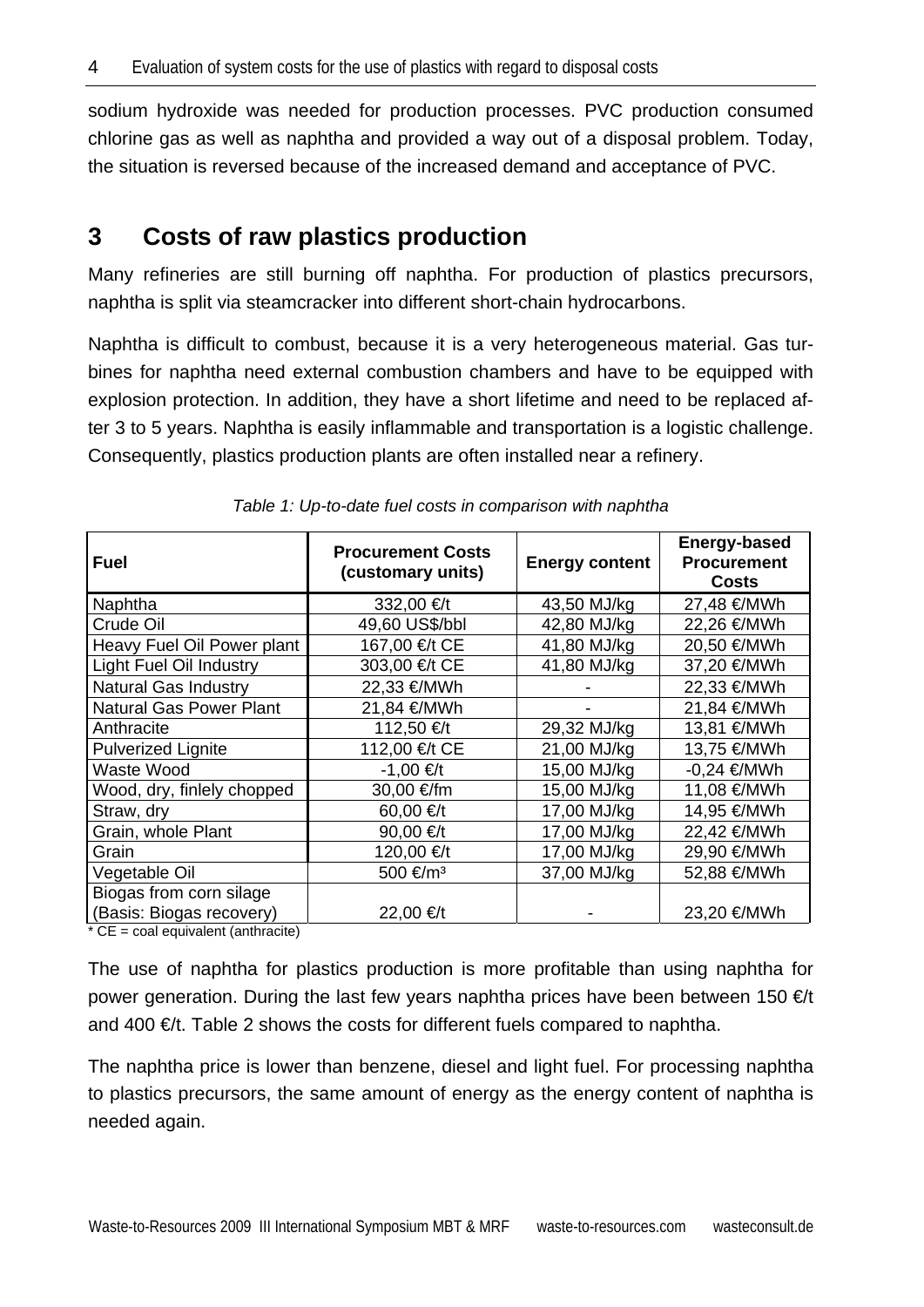| <b>Material</b>                  | <b>AEE</b> | <b>Procurement costs</b> |                 | <b>Heating</b><br><b>Value</b> |
|----------------------------------|------------|--------------------------|-----------------|--------------------------------|
|                                  | MJ/kg      | €t                       | <b>€MWh AEE</b> | MJ/kg                          |
| Naphtha                          | 55         | 332                      | 21,7            | 43,5                           |
| LDPE plastic film                | 91,8       | 800                      | 31,4            | 46                             |
| HDPE plastic film                | 99,8       | 800                      | 28,9            | 46                             |
| PP die casting                   | 118,8      | 850                      | 25,7            | 44                             |
| PVC plastic film                 | 66,3       | 820                      | 44,6            | 20                             |
| PS (high impact)                 | 91,8       | 860                      | 33,7            | 46                             |
| <b>PET</b> bottle                | 101,4      | 1060                     | 37,6            | 46                             |
| PET plastic film                 | 109,2      | 1020                     | 33,6            | 46                             |
| <b>Steel</b>                     | 35,8       | 247                      | 24,8            | 0                              |
| Aluminium                        | 193,3      | 1450                     | 27,0            | 0                              |
| Clear glass                      | 12,7       | 140                      | 39,6            | $\overline{0}$                 |
| Corrugated card board,<br>Carton | 19,8       | 160                      | 29,1            | 15                             |
| Paper (graphic etc.)             | 44,8       | 500                      | 40,2            | 17                             |
| Chipped wood f. hard-<br>boards  | 17,0       | 55                       | 11,6            | 16                             |
| Wood trunk, green                | 14,0       | 150                      | 38,6            | 10                             |
| Wood trunk, dried                | 19,0       | 220                      | 41,7            | 15                             |

*Table 2: Production energy as accumulated energy requirements (AEE) compared to procurement costs and disposal costs for plastics and other materials* 

About 20 million t plastics per year are produced in Germany. Assuming an average AEE of 90 MJ/kg, these 20 million tons would equate about 62 Gigawatt thermal output capacity, if not produced. Taking 50 % electrical efficiency as a basis, this equals a base load power plant with an electrical capacity of 30 Gigawatt. The installed capacity of all nuclear power plant in Germany is 21.5 Gigawatt, the total average yearly performance is 80 Gigawatt.

Combustion of all those plastics in a waste-to-energy plant with an electrical efficiency of 24 % would only equal a base load power plant with a thermal output of 29.5 Gigawatt and electrical capacity of 7 Gigawatt.

Consequently, only a quarter of the production energy (AEE) can be recovered from plastic waste as electrical power equivalent.

## **4 Replacement of renewable resources by plastics**

Refining of crude oil yields the fractions naphtha, benzene, diesel/light fuel oil, heavy fuel oil and bitumen in a certain ratio. The sale of the products has to follow this ratio.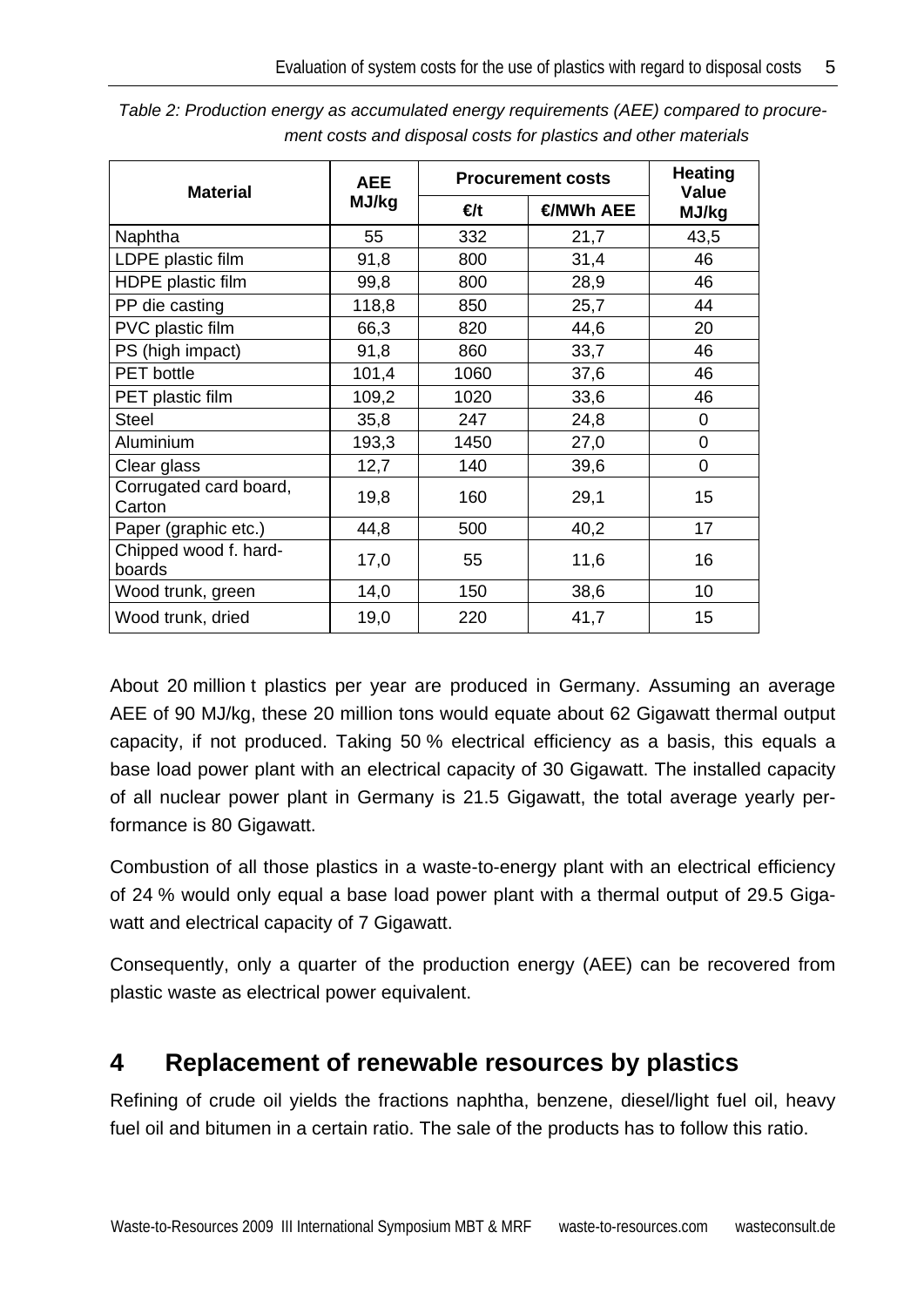In the following example it is shown, how the political system is used to influence the fuel market to ensure demand.

In Germany, there has been a trend for private households and industry to replace oil with natural gas as heating fuel. The decreased demand for heating oil/diesel caused a surplus supply. With a lower tax on diesel the demand increased, until today Germany is one of the countries with the highest percentage of diesel sales.

Since the Fifties mineral oil tax or other fees on plastics have never been raised. This is also true for plastics, used for energy generation in coal fired power plants, cement kilns, for reduction in steelworks or for methanol production in the "Schwarze Pumpe" plant. Mineral oil tax is raised on all other mineral oil products for energy generation.

The material use of renewables, for example cotton, is not supported by the government in any way. Textile sellers like IKEA, OTTO, C&A and H&M have taken the initiative and support cotton farmers in Africa, whose survival on the market is threatened by cheap synthetic textiles, partly produced from PET-recycling material.

The German Renewable Energy Sources Act benefits energy recovery from wood as a renewable energy source. Consequently, the wood price is rising, also for material use of wood, which is not supported in any way. Therefore, plastics have a good chance to replace wood in many applications, for example thick-walled products like garden benches, fences or terrace paving.

Natural fibrous insulating material consumes only one tenth of the production energy of plastics based insulation, but even so, they cannot compete on the market with polyurethane or polystyrene materials. Insulation is state-aided in Germany without regard to the production energy of the insulation material.

Because of the high production energy and the high disposal costs, insulating with plastics should be watched critically, considering the ecological and economical impact. Politics are called to act and compensate this inequity.

## **5 Disposal of plastic waste**

Today, plastic waste is mostly considered as recyclable material even though about 50 % of plastic waste is burned in waste incineration plants and recycling of mixed industrial waste is questionable too. The separate collection of plastic waste from households has also come under public criticism.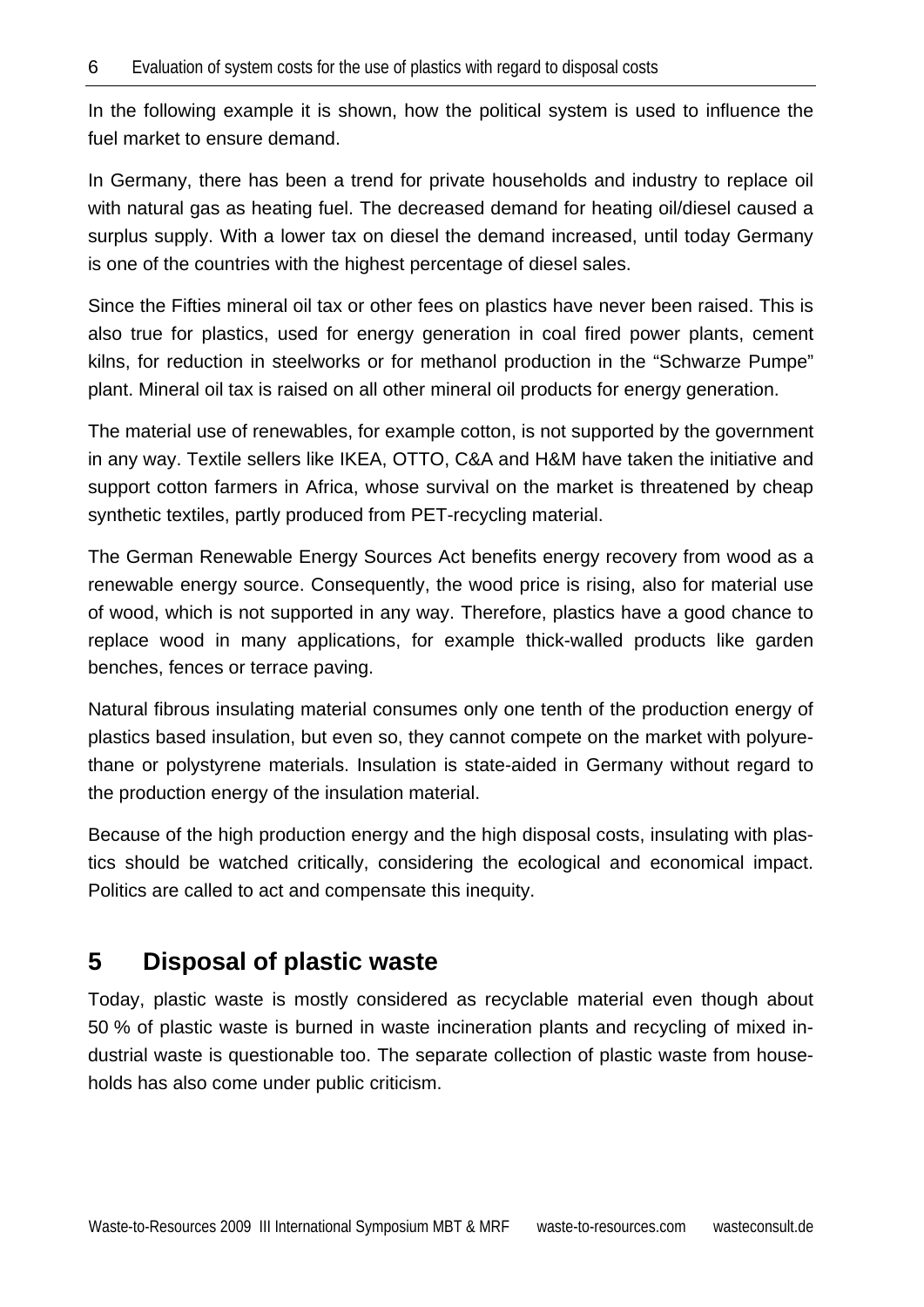### **5.1 Energy Recovery of Plastic Waste**

Pure polyethylene and polypropylene production waste with a low pollution level can be used for energy recovery in coal fired power plants and cement kilns.

In general however, plastics contain several critical pollutants such as chloride, bromide and especially heavy metals like mercury, lead, cadmium and antimony. Besides emission control, the product cement and the residues from the power plant should be taken into consideration.

#### **5.1.1 Cadmium pollution**

Cadmium is a waste product from tin smelting and has been used a pigment in plastics in general and especially as stabilizer in PVC. According to our evaluation of pollutant distribution in a coal firing power plant with co-combustion up to 25 % of thermal capacity, the limit value for cadmium is < 0.4 mg/kg fuel. Only then the required quality of the desulphogypsum can be maintained.

Biogenic waste material, not containing plastics, can meet this requirement. The limit value for cadmium of the "Bundesgütegemeinschaft Sekundärbrennstoffe e.V.", an association of RDF producers, is 4 mg/kg RDF and is aimed at lower co-combustion rates. Waste containing plastics can barely keep this new, low limit.

According to the EU Directive 76/769/EWG, the limit value for plastics is 100 mg/kg. Germany imports more than half of the plastics for internal demand, even though all in all there is an excess of exports. The cadmium content of the imported plastics is nearly impossible to monitor. Some plastics contain up to 200 mg/kg cadmium.

#### **5.1.2 Antimony pollution**

The corrosion catalytic properties of antimony during combustion are still unknown and, until now, have also not been investigated. Antimony concentration in plastics is 1'000 to 2'000 times higher than in coal. In natural products antimony concentration is < 0.01 mg/kg. PET contains 300 mg/kg and Polyester 150 mg/kg due to the production process conditions. Flame retardants, also containing antimony, are used in electronic products in cars and in building. In the back cover of a TV set for example, 4'400 mg/kg antimony were measured.

Migration of toxic antimony from PET bottles into the liquid has been verified in 2006. Doctors are warning against wearing PET textiles, which are produced partly from PET recycling material, because of sweat releasing antimony and possibly causing skin irritation and neurodermatitis.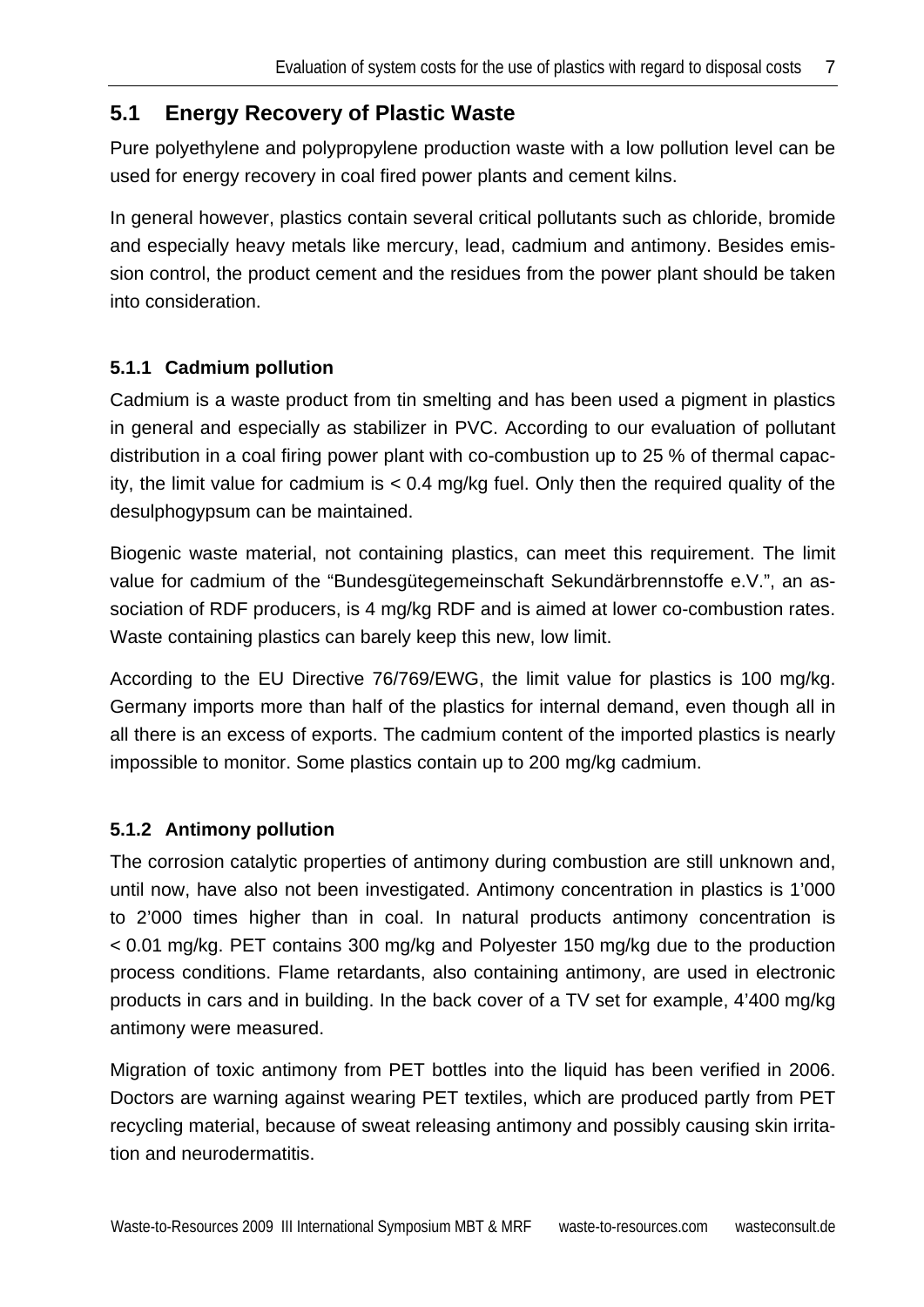Replacement of antimony by titanium and phosphate in PET-production was tested in Japan. However, due to an unavoidable yellow tinge of the product, the new process could not take hold. Currently there are no alternatives to the use of antimony.

Antimony limit value in waste for combustion in cement kilns in Switzerland, was originally at 5 mg/kg and has since been adjusted to 300 mg/kg for "plastic waste" and to 800 mg/kg especially for PET-waste. In Germany, the limit value for antimony in RDF has been raised to 50 mg/kg by the "Bundesgütegemeinschaft Sekundärbrennstoffe e.V.". Until today there has been no long term study on the migration of antimony from concrete containing antimony polluted cement. So far, there exist no binding declarations by the plastics industry concerning a restricted use of antimony. Technically there is no alternative for antimony, neither as a stabilizer in PET and polyester nor as a synergist in bromide containing plastics.

#### **5.1.3 Lead Pollution**

Lead is used as stabilizer for the PVC production and as pigment. PVC in today's waste contains about 2'000 mg/kg lead, the limit value for co-combustion is at 70 mg/kg.

According to a voluntary declaration of PVC producers (Vinyl 2010), the use of lead in PVC production shall be reduced from 2015 on.

#### **5.1.4 Mercury pollution**

Hydrochloric acid is used for PVC production. Two thirds of hydrochloric acid is produced with chlorine-alkali-electrolysis and the amalgam process. In this process, contamination of the hydrochloric acid with mercury is unavoidable. In consequence the mercury is also incorporated into the PVC. Around 1973, 58 mg mercury per kg chlorine was used in PVC production. PVC products have a lifetime of 2 to 50 years. The limit value for co-combustion is 0.6 mg/kg.

#### **5.1.5 Chlorine pollution**

The chlorine content of waste containing plastics stems to 60 % to 95 % from the plastics. Best known example is crude PVC with a chlorine content of 57 %. The final PVC products contain about 30 % to 80 % of crude PVC; resulting in 12 % to 30 % chlorine content in the PVC based plastics. Separation by automatic sorting is therefore difficult. The reject material is not recyclable as PVC and the operators of waste-to-energy plants do not accept this mixed PVC waste, containing > 10 % of chlorine. Chlorine is further used in many other plastics as flame retardant.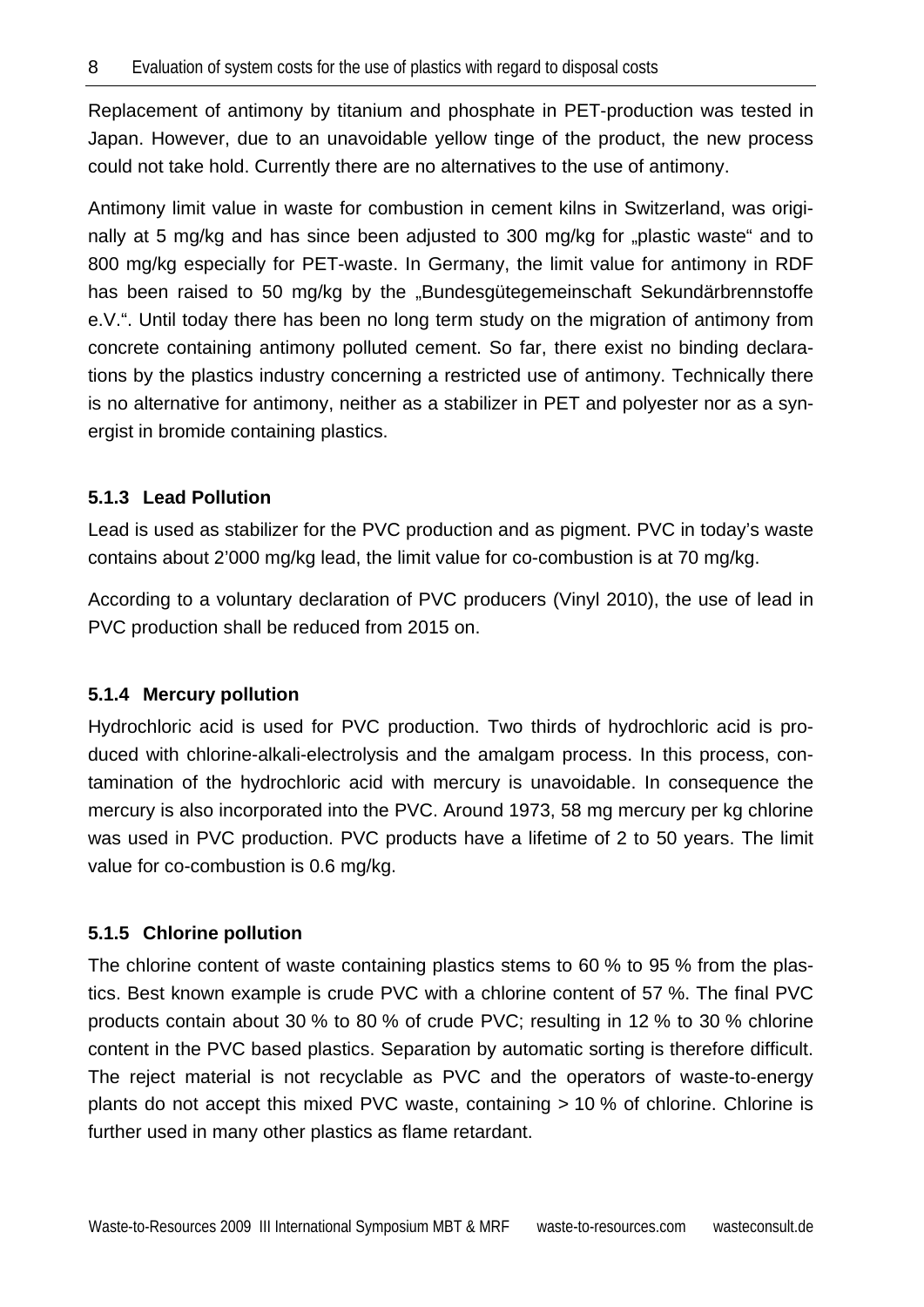Energy recovery in suitably designed waste-to-energy plants with combined heat and power is possible for nearly all plastic waste. Nonetheless, thermal treatment in waste incineration plants is generally classified as disposal. Discrimination between energy recovery and disposal in waste incinerators is determined in Germany by the German Life-Cycle Resource Management Act (KrW-/AbfG).

Chlorine, together with chloride-forming heavy metals and alkaline, is responsible for high temperature corrosion in the boiler. Many waste-to-energy plants have a permit for burning material with maximum of only 1 % chlorine. Not all flue gas cleaning systems of currently operating waste incineration plants or waste-to-energy plants allow for chlorine content higher than 2.5 %. On top of the costs caused by boiler corrosion, f. ex. higher maintenance costs, less availability and shorter run time, chlorine causes also higher utilities consumption for chlorine binding and higher costs for disposal of residues.

The total extra costs because of the chlorine load are 400 to 700  $\epsilon$ t PVC, basic costs for waste incineration not included. These extra costs are included into price escalation clauses of waste-to-energy plants by the operators. It is evident, that the presence of PVC in a mixed waste, declared for energy recovery, is not any indication for the suitability of PVC for energy recovery.

### **5.2 Raw material recycling**

Raw material recycling of plastics is irrelevant at present, since the coal-oil-plant in Bottrop, Germany, was closed in 1999; the gasification plant for methanol synthesis SVZ shut down in 2005 and the steelworks do not use plastic waste as reduction material since 2005. Antimony content is important for steel production because antimony causes grain boundary segregation and, even more so, surface segregation of steel and iron based alloys. This causes embrittlement and higher corrosion risk of the steel. Commercial steel contains about 10 mg/kg antimony. Due to the increasing use of low quality scrap metal from car recycling, electronics scrap metal and ferrous scrap metal from waste incineration slag, it is likely that the antimony content of steel will increase. We do not expect a "revival" of the use of plastic waste in the steel industry.

### **5.3 Material recycling**

We also investigated material recycling of waste, containing plastics. The term "recycling" of plastics implies that the same product can be produced again from the recyclate granulates. Up to now, this is regrettably not the case.

Waste-to-Resources 2009 III International Symposium MBT & MRF waste-to-resources.com wasteconsult.de Even in plastics of the same sort, plasticizers evaporate and are present in different concentrations, depending on the age of the material. Different additives are uses ac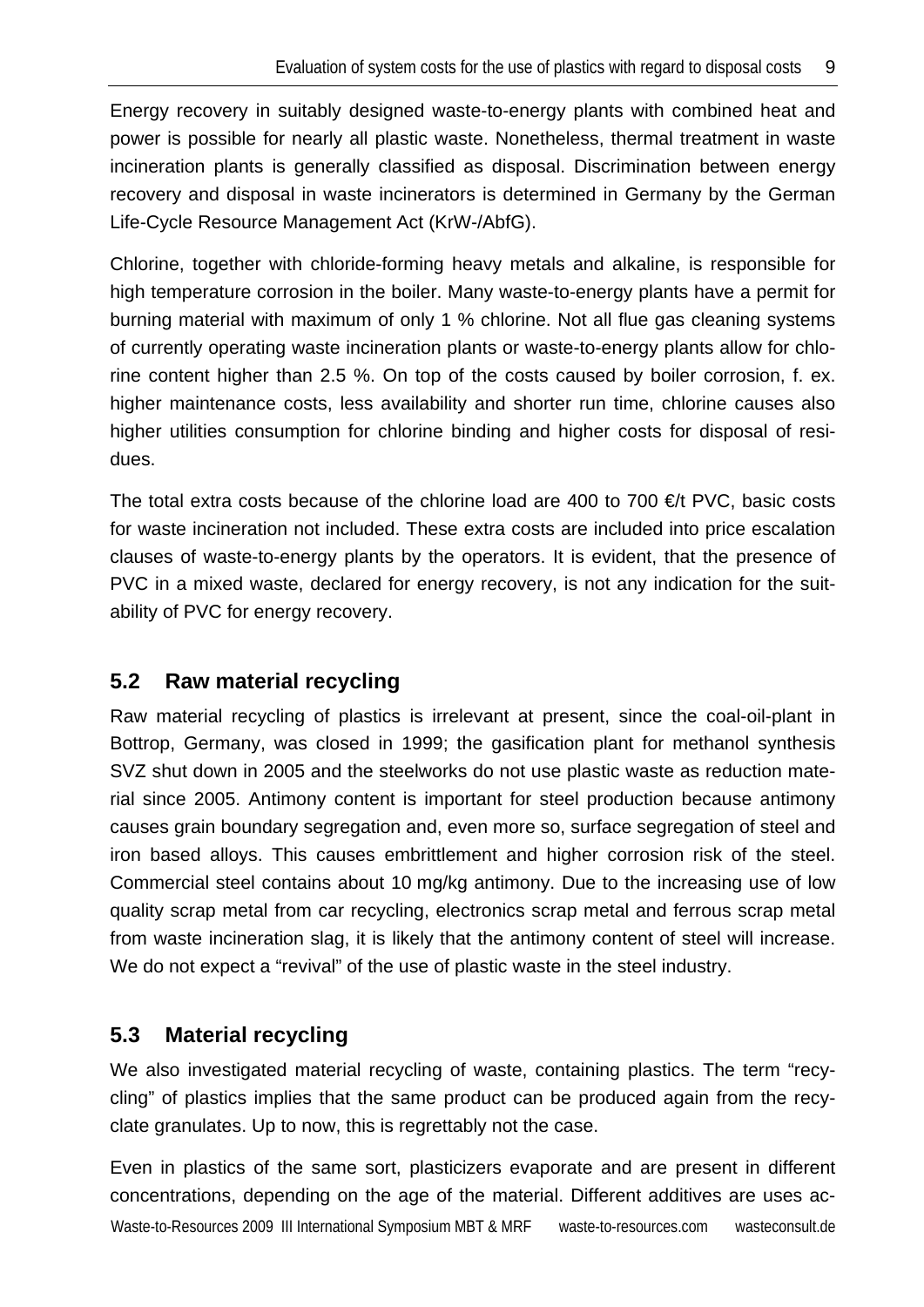cording to the different applications of the material. Post consumer waste is therefore not recyclable even if separated into uni-type fractions and is only usable for down cycling.

The term "bottle-to-bottle" in PET- bottle recycling does only mean a 15 % addition of recycling PET to the raw material for production of new bottles. The highest recycling quality to date is reached by blending regranulates from production waste with new raw material. This application for high quality products however, is not possible from post consumer waste without an inappropriate sorting effort and by mixing more than 10 % into the product.

Material recycling of plastics usually means production of thick-walled products. These can not be recycled after use and have to be disposed of by thermal treatment. So the incineration of the original plastic material is delayed, but ecologically and economically it is still the better alternative compared to land filling.

However, there is not enough waste incineration capacity in Germany today for disposal of all plastics waste in any case. 15 million tons of plastics have been consumed in Germany in 2007. Standardized to average heating value for waste incineration, this equals a waste incineration capacity of 60 million t/a, if the plastic waste would be treated in waste incineration plants. The waste incineration plant capacity can not be increased at the same rate as the plastics production of the last few years and also take into account the average lifetime of the material.

### **5.4 Society Landfill**

The term "society landfill" is implying the intermediate storage of polluted plastics in society in the form of thick-walled plastic recycling products, such as garden benches, fences or even bicycle stands, prior to their final disposal. The society landfill secures the plastic waste for a subsequent controlled disposal.

### **5.5 Thermal Disposal by Waste Incineration**

The most accepted and best way for the disposal of plastics waste is waste incineration. Plastics are responsible for 50 % to 80 % of incineration costs even though their proportion in the waste is only 15 % to 40 %. Because of their high heating value they account for 50 % to 90 % of the thermal output of the waste incineration plant.

Costs depend mainly on the waste volume, determining logistics, bunker and feeding costs as well as on pollution of the waste and on the thermal output of the plant.

Waste-to-Resources 2009 III International Symposium MBT & MRF waste-to-resources.com wasteconsult.de The mass throughput is only a minor factor for the costs of waste incineration. One ton industrial waste with a high plastics content and 16'000 kJ/kg heating value is displacing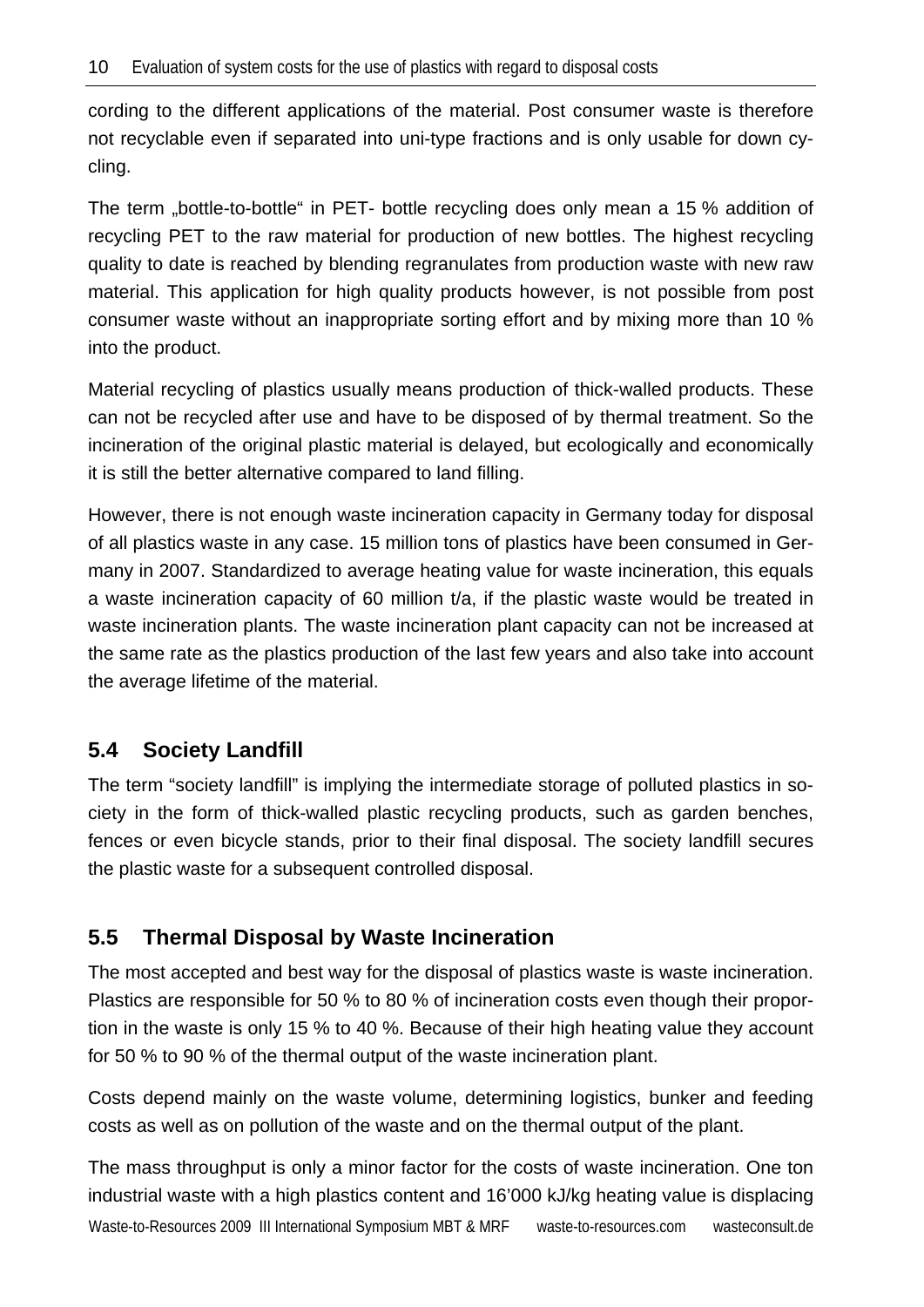two tons household waste with 8'000 kJ/kg heating value. Consequently, the plant operator earns only half when processing this industrial waste.

Average costs for waste incineration have been about 150  $\epsilon$  in Germany during the last 3 years relating to an average heating value of 10'000 kJ/kg. One ton of plastic waste with 40'000 kJ/kg heating value consequently displaces four tons of household waste. The theoretical costs for disposal of plastic waste are therefore about 600  $\in$ /t, in case it were possible, to operate a plant only with this plastic waste. With exception of the circulating fluidized bed combustion (CFB), no waste incineration plant in operation today can tolerate heating values of 16'000 kJ/kg in the long run.

### **5.6 Landfill**

Plastic waste from car recycling and plastics in the MBT landfill fraction are still land filled legally in Germany. In other countries, with few exceptions, disposal of plastic waste on landfills is still the main disposal method.

### **5.7 Export for pseudo recycling**

Officially, plastic waste goes mainly into material recycling in foreign countries. In 2008 the "Bundeskriminalamt" (Federal Criminal Police Office) has published a report about "Waste management cross-border crime in connection with the EU enlargement to the East". Quotation: "On the European waste market there is a large dark field of illegal transport, especially of so-called pseudo recycling. The 2002 ecological report of the German Council of Environmental advisors states, that this is usual practice and calls this development a perversion of waste management. Compulsory use of the public disposal system for recycling was abolished and consequently the national and international waste transport increased…"

In our opinion plastic waste has to be regarded as hazardous waste. The danger to the environment is only perceivable in the long term. The point is not an alleged acute toxic effect but the extremely high persistence of plastics in the environment.

In 2004 it has been discovered, that several million tons of plastic waste are drifting in the Pacific Ocean between California and Hawaii. These plastic are slowly crushed mechanically and raise the plastic content of the plankton. This has been monitored. Degradation and therefore release of the toxic pollutants however, is estimated to take more than 500 years.

Air and water pollution can be remedied in a few years time. For example the air pollution in the "Ruhrgebiet", an industrialized area in the west of Germany, could be quickly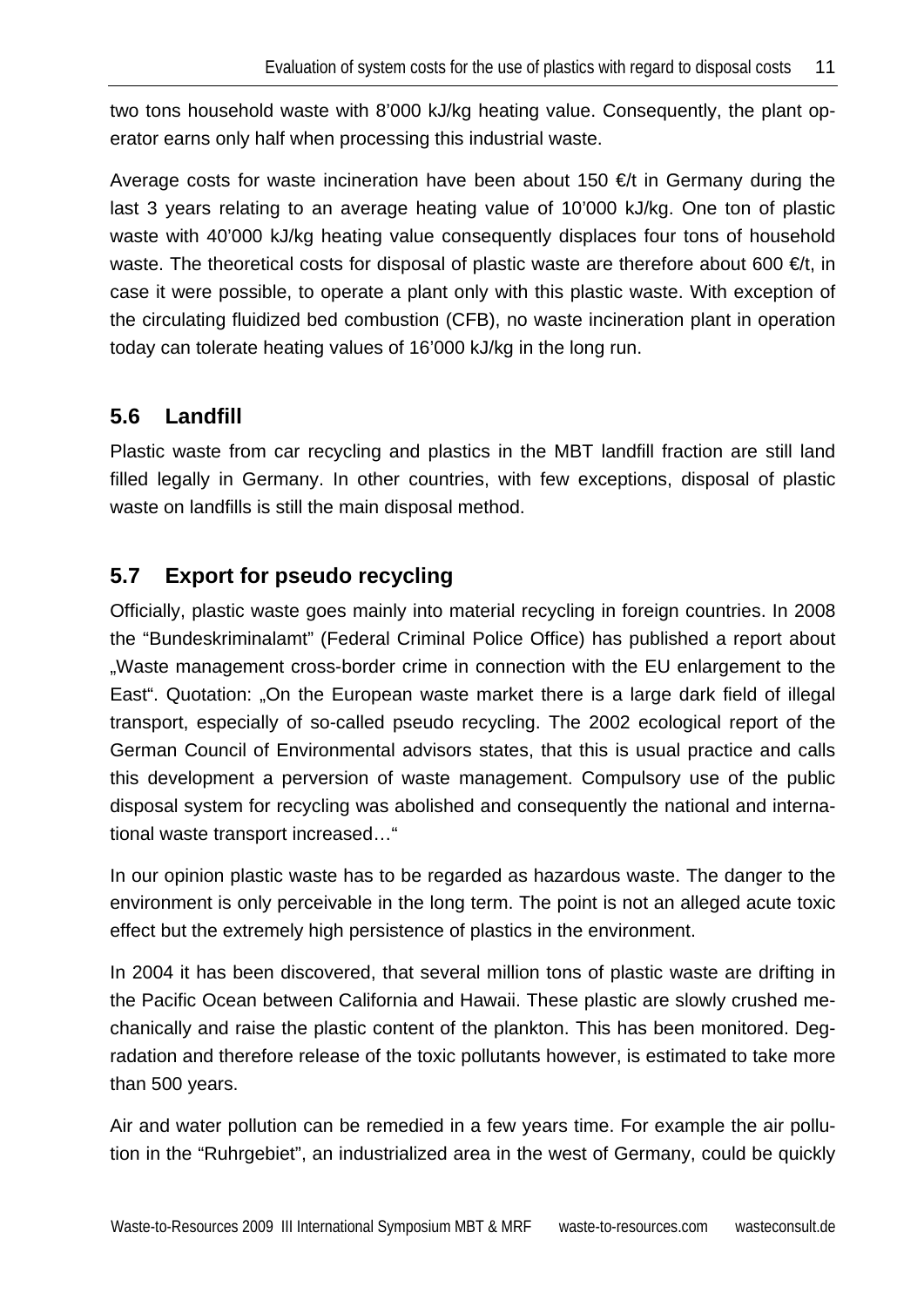reduced by installation of filter units. In contrast the pollution of the environment by plastics can last over 1'000 years.

The most obvious problem with using oil is carbon dioxide emission. This problem applies to 90 % of the oil application an can – at least in theory – be solved in a time frame of fifty to hundred years by switching to renewable resources. The other 10 % are used for production of plastics. The consequences by irresponsible disposal of plastics are not reversible during the next millennium.

## **6 Conclusion**

Plastic waste is not recyclable. The real system costs of plastics production are principally higher than the use of basic material like glass, paper, wood, natural fibres, stone, metal etc. for the same application.

The system costs of oil based plastic production will increase along with the increasing shortage of crude oil. Less plastics production is consequently leading to fewer possibilities for the material recycling of plastics. The pressure for pseudo recycling can only be reduced if the compulsory use of public disposal systems is re-established for waste containing plastics.

## **7 Literature**

| Achternbosch, M. et al.                            | 2004 | Auswirkungen des Einsatzes von Abfällen bei der<br>Zementherstellung auf die Spurenelementgehalte<br>von Zement und Beton. In: NACHRICHTEN - For-<br>schungszentrum Karlsruhe Jahrg. 36 4/2004 S. 213-<br>218             |
|----------------------------------------------------|------|---------------------------------------------------------------------------------------------------------------------------------------------------------------------------------------------------------------------------|
| Association of Cities and<br>Regions for Recycling | 2004 | Empfehlenswerte Verfahren zum Recycling von<br>Kunststoffabfall - Ein Wegweiser von und für lokale<br>und regionale Behörden. Verlag : Jean-Pierre Han-<br>nequart. Download:<br>http://www.pvch.ch/docs/PDF/VINYLGER.pdf |
| Brahms, E.; Eder, G.; Grei-<br>ner, B.             | 1988 | Papier • Kunststoff • Verpackungen - Eine Mengen-<br>und Schadstoffbetrachtung. Technische Universität<br>Berlin, Berlin.                                                                                                 |
| Bundeskriminalamt (Hrsg.)                          | 2008 | Abfallwirtschaftskriminalität im Zusammenhang mit<br>der EU-Osterweiterung. Wolters Kluwer Deutschland<br>GmbH, Köln, ISBN 978-3-472-07156-3.                                                                             |
| Eder, G.                                           | 1992 | Wohin mit dem Kunststoffmüll? Werner-Verlag                                                                                                                                                                               |